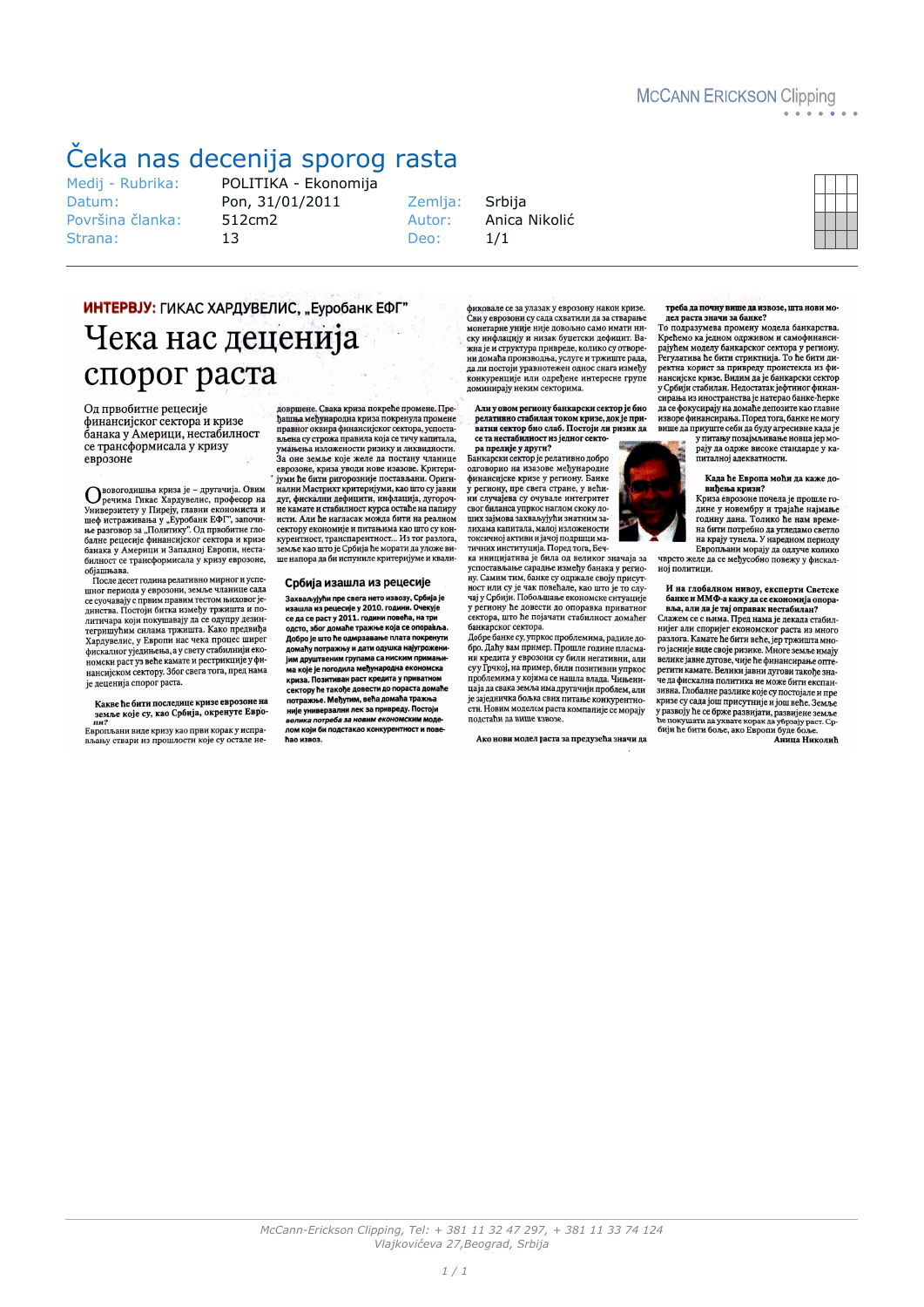This year, the crisis is different. With these words Gikas Hardouvelis, professor at the University of Piraeus and Chief Economist and Head of Research in Eurobank EFG Group begins his interview for "Politika". From the original financial crisis of the US and Western Europe and the subsequent global recession and instability, the crisis is now transformed into Euro Area crisis, he explains. After a decade of relative calm and prosperity in the Euro Area, member states are facing the first real test of their cohesion. There is a battle between the market and politicians, who try to resist the disintegrating forces of the markets. As Hardouvelis predicts, in Europe a process of wider fiscal federation is awaiting us. IN the world, a more stable economic growth with higher interest rates, and more regulatory restrictions on the financial sector. Therefore, a decade of slower but more stable growth is ahead of us.

#### **What will be the consequences of the Euro Area crisis for the countries which are, like Serbia, turned towards Europe?**

Europeans see the crisis as the first step in correcting things from the past that were left unfinished. Every crisis triggers changes. We already observed that the earlier international crisis has launched a change in the regulatory framework of the financial sector, stricter rules on capital, leverage and liquidity.

*For those countries that wish to become Euro Area members, the Euro-zone crisis entails a new set of challenges. Criteria will be enforced more rigorously. The original Maastricht criteria (public debt, fiscal deficits, inflation, long-term interest rates and exchange rate stability) will stay the same on paper, but emphasis may also be given to the real sector of the economy, and on issues like competitiveness, transparency, etc. Thus, countries like Serbia, in order to qualify for entry into the Euro Area in the aftermath of the Euro Area crisis, may eventually have to put more effort to meet the criteria. This is not necessarily costly, as it implies a better performing economy.* Everyone in the Euro-zone has now realized that in order to create a monetary union, it is not enough to simply have low inflation and low budget deficits. What also matters is the structure of the real economy, how open the domestic product, service and labor markets are, whether there is a level playing filed in issues of competition or instead certain interest groups dominate some sectors.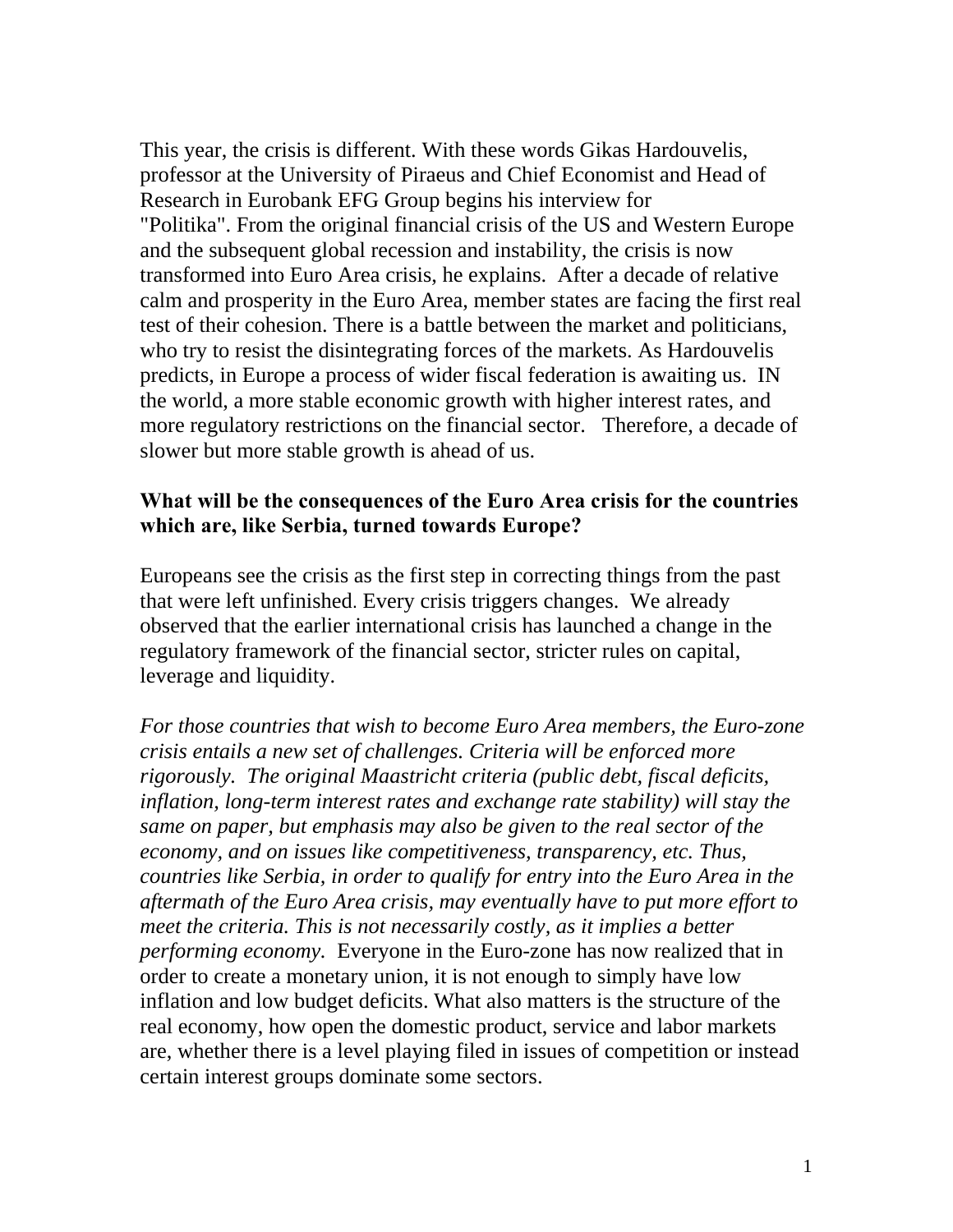#### **But in this region banking sector was relatively stable during the crisis, while the private sector was weak. Is there a risk that this instability might spill over one sector into another?**

*The banking sector addressed the challenges of the international financial crisis in the region relatively well. Banks in the region, primarily foreign owned, preserved in most cases their balance sheets' integrity despite the sharp rise in NPLs. Thanks to substantial capital buffers, little exposure to toxic assets and increased support from parent institutions. In addition, the Vienna initiative was instrumental in establishing a level of co-ordination in the actions of the banks in the region. The latter led in banks maintaining their exposure, if not increasing it like in the case of Serbia. The improvement in the economic environment of the region will result in the recovery of the private sector which will translate into the reinforcement of the stability of the local banking sectors.* 

Good banks worked well despite the problems. I will give you an example. Last year, the loan expansion in the Euro-zone were negative, while in Greece, for example, they were positive despite the problems the government had to face. The fact is that every country has a different problem, but a common affliction of all is the question of competitiveness. A new model of growth must encourage companies to export more.

### **If the new model of growth for companies means they should begin to export more, what does the new model of growth mean for banks?**

*The transition to a new economic paradigm implies that the model of banking will change as well. We are heading towards a new more sustainable and self funded banking sector model in the region. The lack of cheap funding from overseas has pushed local subsidiaries to focus on local deposits as a primary source of funding. Furthermore, banks cannot afford to be aggressive when it comes to lending money, because they have to maintain high standards in capital adequacy.* 

The regulation will be stricter. It will be a direct benefit to the economy arising from the financial crisis. I see that the banking sector in Serbia is stable.

#### **When will Europe be able to say goodbye to the crisis?**

Euro-zone crisis began last year in November and will last at least a year. It